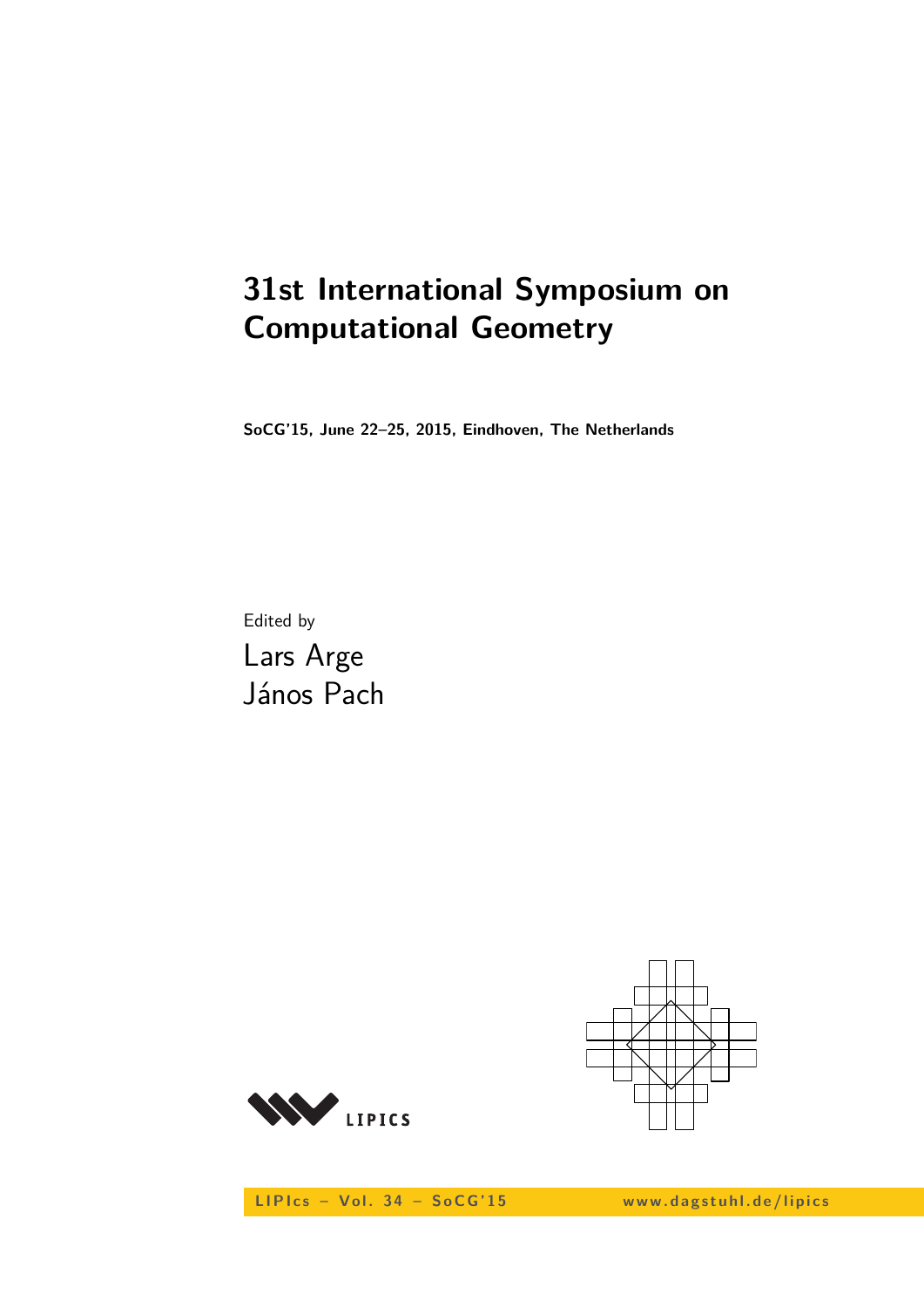Editors

Lars Arge János Pach MADALGO, Aarhus University EPFL / Rényi Institute large@madalgo.au.dk pach@renyi.hu

Aarhus, Denmark Lausanne, Switzerland / Budapest, Hungary

#### ACM Classification 1998

F.2.2 [Analysis of Algorithms and Problem Complexity] Nonnumerical Algorithms and Problems – Geometrical problems and computations, G.2.1 [Discrete Mathematics] Combinatorics, I.3.5 [Computer Graphics] Computational Geometry and Object Modeling

#### **[ISBN 978-3-939897-83-5](http://www.dagstuhl.de/dagpub/978-3-939897-83-5)**

Published online and open access by

Schloss Dagstuhl – Leibniz-Zentrum für Informatik GmbH, Dagstuhl Publishing, Saarbrücken/Wadern, Germany. Online available at [http://www.dagstuhl.de/dagpub/978-3-939897-83-5.](http://www.dagstuhl.de/dagpub/978-3-939897-83-5)

Publication date June, 2015

Bibliographic information published by the Deutsche Nationalbibliothek The Deutsche Nationalbibliothek lists this publication in the Deutsche Nationalbibliografie; detailed bibliographic data are available in the Internet at [http://dnb.d-nb.de.](http://dnb.d-nb.de)

#### License

This work is licensed under a Creative Commons Attribution 3.0 Unported license (CC-BY 3.0): http://creativecommons.org/licenses/by/3.0/legalcode.



In brief, this license authorizes each and everybody to share (to copy, distribute and transmit) the work under the following conditions, without impairing or restricting the authors' moral rights:

Attribution: The work must be attributed to its authors.

The copyright is retained by the corresponding authors.

Digital Object Identifier: [10.4230/LIPIcs.SOCG.2015.i](http://dx.doi.org/10.4230/LIPIcs.SOCG.2015.i)

**[ISBN 978-3-939897-83-5](http://www.dagstuhl.de/dagpub/978-3-939897-83-5) [ISSN 1868-8969](http://drops.dagstuhl.de/lipics)<http://www.dagstuhl.de/lipics>**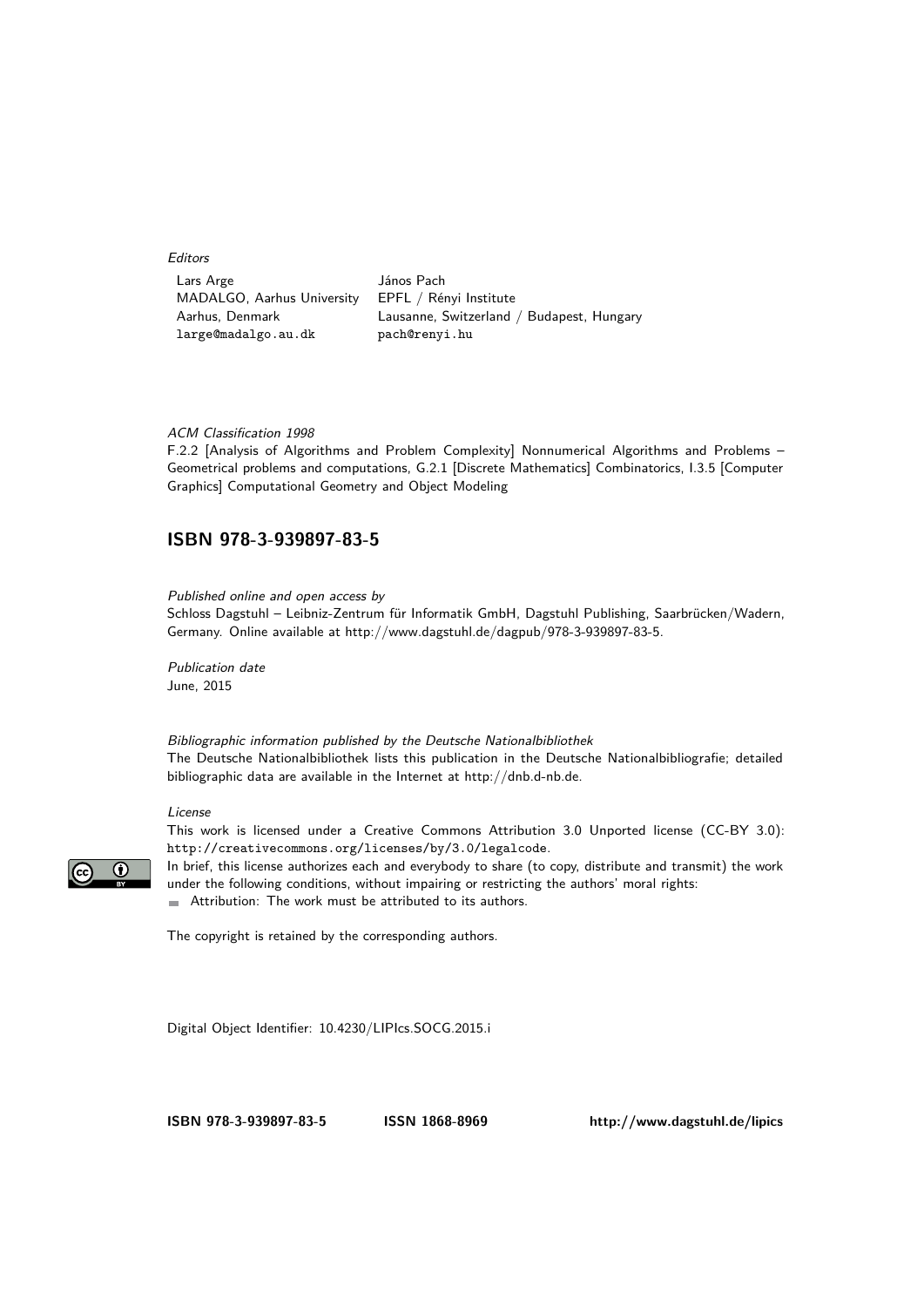#### LIPIcs – Leibniz International Proceedings in Informatics

LIPIcs is a series of high-quality conference proceedings across all fields in informatics. LIPIcs volumes are published according to the principle of Open Access, i.e., they are available online and free of charge.

#### Editorial Board

- Susanne Albers (TU München)
- Chris Hankin (Imperial College London)  $\overline{\phantom{a}}$
- Deepak Kapur (University of New Mexico)  $\blacksquare$
- Michael Mitzenmacher (Harvard University)  $\equiv$
- Madhavan Mukund (Chennai Mathematical Institute)  $\sim$
- Catuscia Palamidessi (INRIA)  $\blacksquare$
- Wolfgang Thomas (Chair, RWTH Aachen)  $\blacksquare$
- Pascal Weil (CNRS and University Bordeaux)  $\blacksquare$
- Reinhard Wilhelm (Saarland University)  $\blacksquare$

#### **[ISSN 1868-8969](http://www.dagstuhl.de/dagpub/1868-8969)**

## **<http://www.dagstuhl.de/lipics>**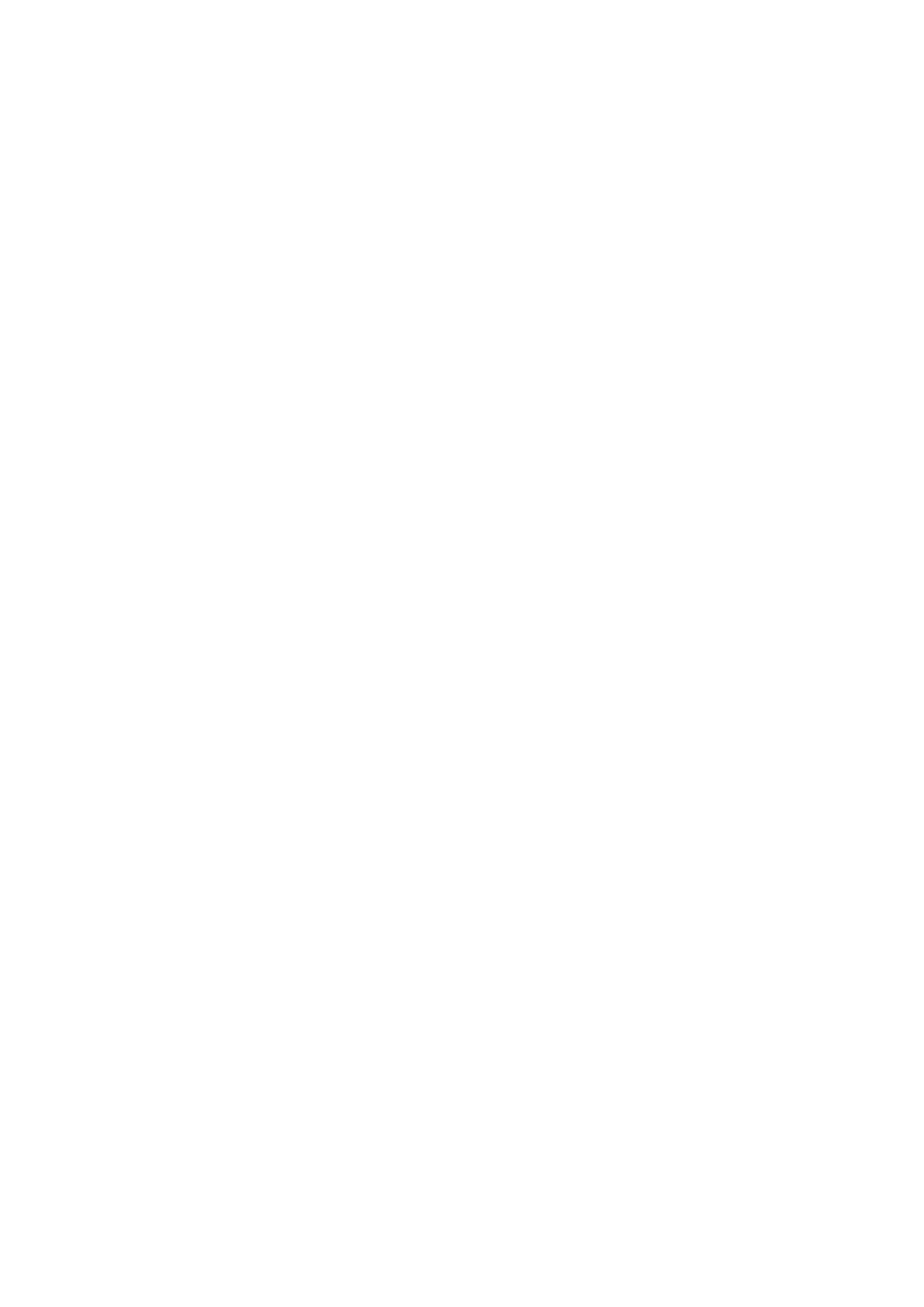Dedicated to the memories of Ferran Hurtado and Jiří Matoušek.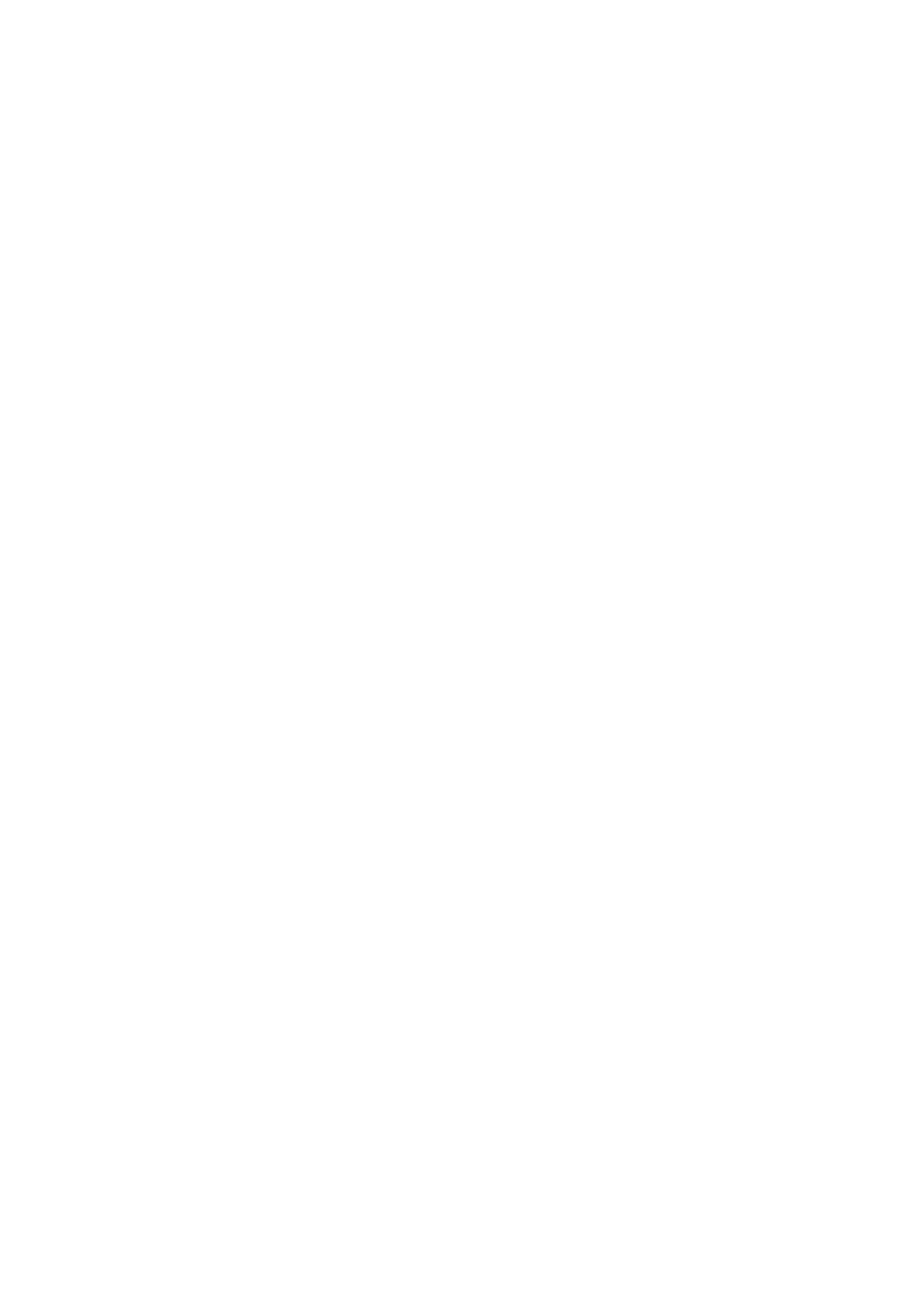# **Contents**

| Foreword                | xiii |
|-------------------------|------|
| Conference Organization | XV   |
| External Reviewers      | xvii |
| <b>Sponsors</b>         | xix  |

# **Session 1: Best Paper**

| Combinatorial Discrepancy for Boxes via the $\gamma_2$ Norm |  |
|-------------------------------------------------------------|--|
|                                                             |  |

# **Session 2: Multimedia Previews**

| Tilt: The Video – Designing Worlds to Control Robot Swarms with Only Global Signals<br>Aaron T. Becker, Erik D. Demaine, Sándor P. Fekete, Hamed Mohtasham Shad, and |  |
|----------------------------------------------------------------------------------------------------------------------------------------------------------------------|--|
|                                                                                                                                                                      |  |
| Automatic Proofs for Formulae Enumerating Proper Polycubes                                                                                                           |  |
| Visualizing Sparse Filtrations                                                                                                                                       |  |
| Visualizing Quickest Visibility Maps                                                                                                                                 |  |

# **Session 3a**

| Sylvester-Gallai for Arrangements of Subspaces                                                                                                                                                                                                       | -29 |
|------------------------------------------------------------------------------------------------------------------------------------------------------------------------------------------------------------------------------------------------------|-----|
| Computational Aspects of the Colorful Carathéodory Theorem                                                                                                                                                                                           |     |
| Semi-algebraic Ramsey Numbers                                                                                                                                                                                                                        | 59  |
| A Short Proof of a Near-Optimal Cardinality Estimate for the Product of a Sum Set                                                                                                                                                                    | 74  |
| A Geometric Approach for the Upper Bound Theorem for Minkowski Sums of Convex<br>Polytopes                                                                                                                                                           | -81 |
| Two Proofs for Shallow Packings                                                                                                                                                                                                                      | -96 |
| 31st International Symposium on Computational Geometry (SoCG'15).<br>Editors: Lars Arge and János Pach<br>Leibniz International Proceedings in Informatics<br>LIPICS Schloss Dagstuhl – Leibniz-Zentrum für Informatik, Dagstuhl Publishing, Germany |     |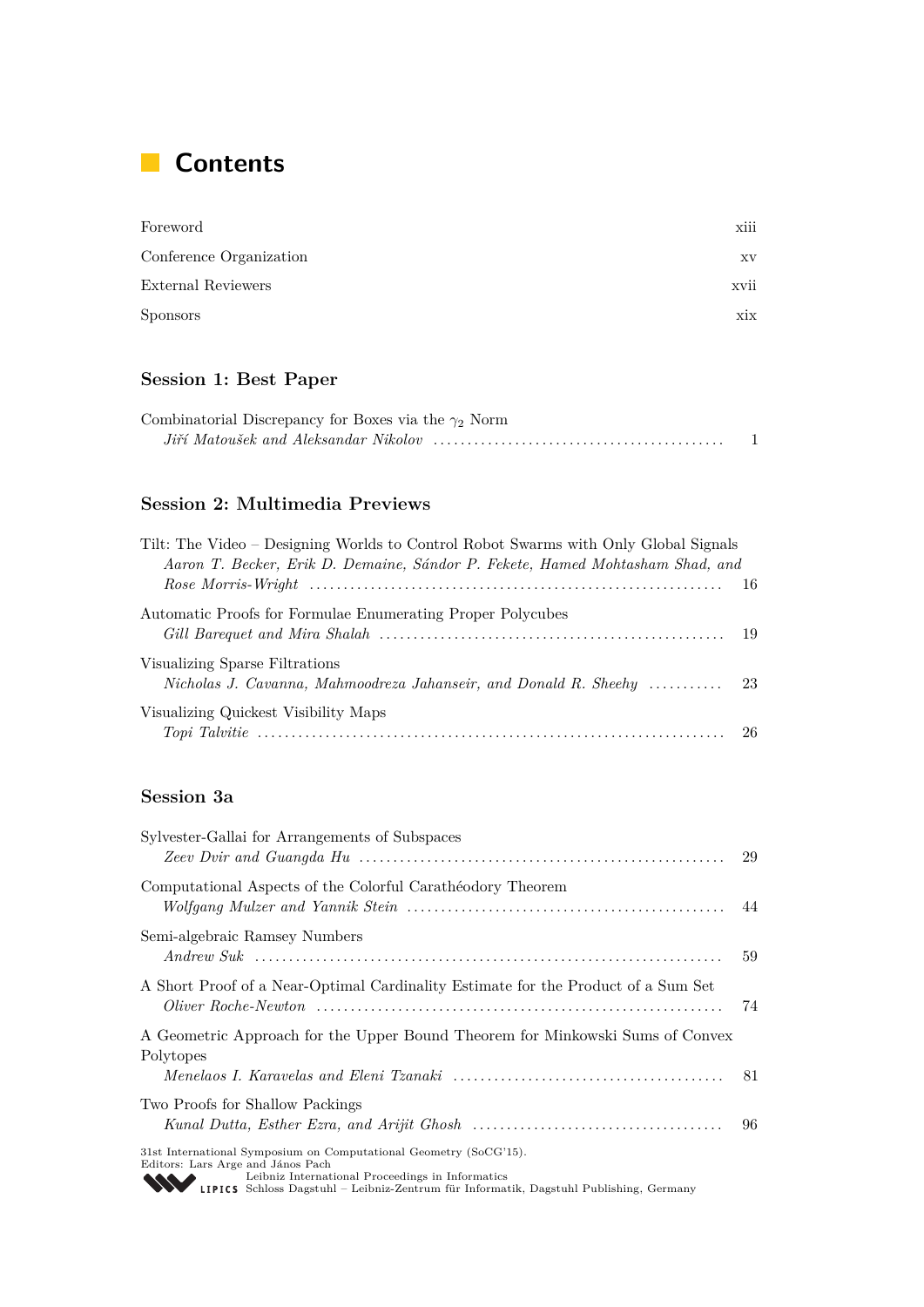## **Session 3b**

| Shortest Path in a Polygon using Sublinear Space                                                                            |  |
|-----------------------------------------------------------------------------------------------------------------------------|--|
| Optimal Morphs of Convex Drawings<br>Patrizio Angelini, Giordano Da Lozzo, Fabrizio Frati, Anna Lubiw, Maurizio Patrignani, |  |
| 1-String $B_2$ -VPG Representation of Planar Graphs                                                                         |  |
| Spanners and Reachability Oracles for Directed Transmission Graphs                                                          |  |
| Recognition and Complexity of<br>Point Visibility Graphs                                                                    |  |
| Geometric Spanners for Points Inside a Polygonal Domain<br>Mohammad Ali Abam, Marjan Adeli, Hamid Homapour,                 |  |

## **Session 4a**

| An Optimal Algorithm for the Separating Common Tangents of Two Polygons          |  |
|----------------------------------------------------------------------------------|--|
|                                                                                  |  |
| A Linear-Time Algorithm for the Geodesic Center of a Simple Polygon              |  |
| Hee Kap Ahn, Luis Barba, Prosenjit Bose, Jean-Lou De Carufel, Matias Korman, and |  |
|                                                                                  |  |
| On the Smoothed Complexity of Convex Hulls                                       |  |
|                                                                                  |  |
| Finding All Maximal Subsequences with Hereditary Properties                      |  |
|                                                                                  |  |

# **Session 4b**

| Riemannian Simplices and Triangulations                                              |  |
|--------------------------------------------------------------------------------------|--|
|                                                                                      |  |
| An Edge-Based Framework for Enumerating 3-Manifold Triangulations                    |  |
|                                                                                      |  |
| Order on Order Types                                                                 |  |
|                                                                                      |  |
| Limits of Order Types                                                                |  |
| Xavier Goaoc, Alfredo Hubard, Rémi de Joannis de Verclos, Jean-Sébastien Sereni, and |  |
|                                                                                      |  |
|                                                                                      |  |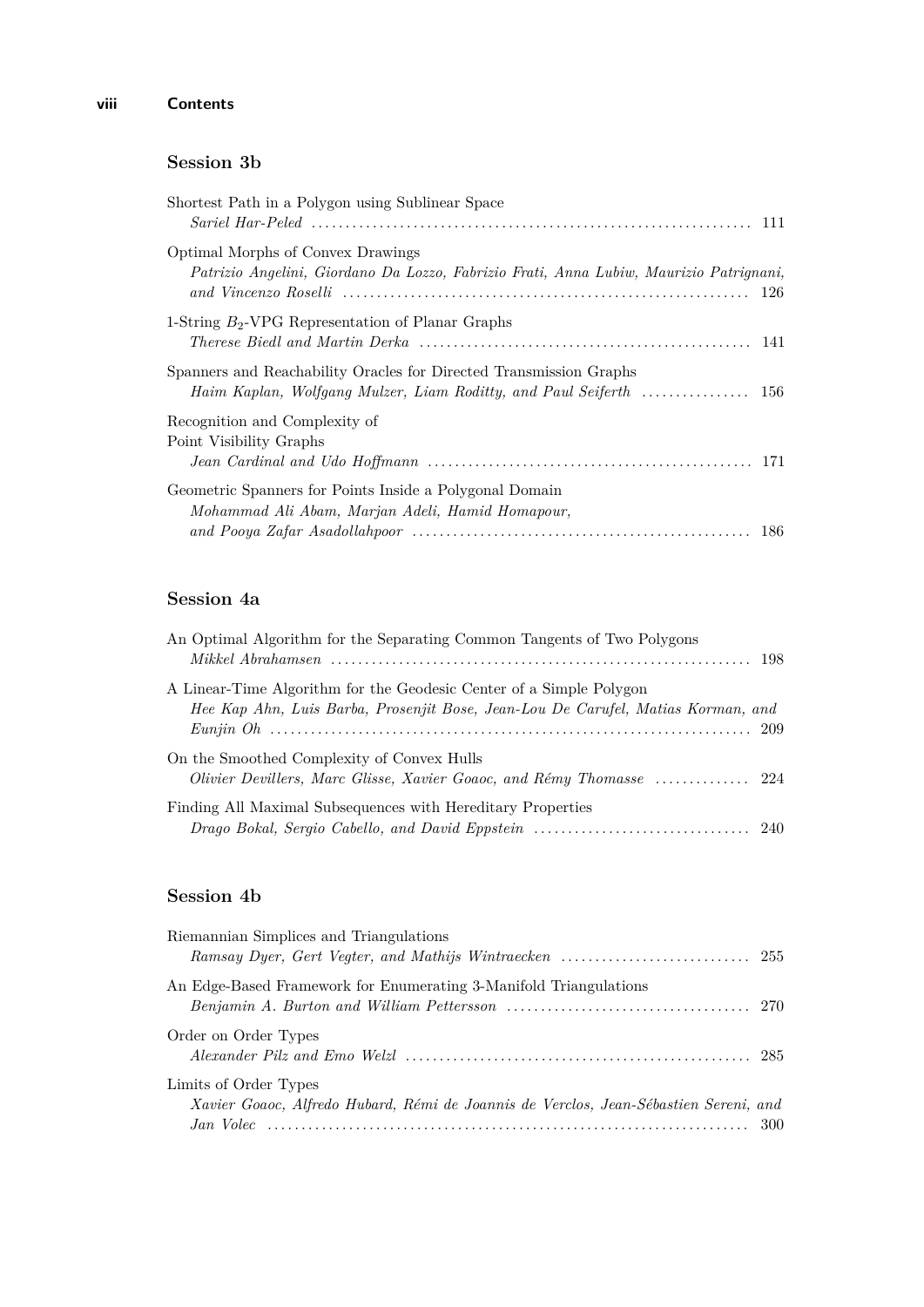#### **Contents ix**

### **Session 5a**

| Combinatorial Redundancy Detection                                                                                                                                                                  |  |
|-----------------------------------------------------------------------------------------------------------------------------------------------------------------------------------------------------|--|
|                                                                                                                                                                                                     |  |
| Effectiveness of Local Search for Geometric Optimization<br>Vincent Cohen-Addad and Claire Mathieu $\ldots \ldots \ldots \ldots \ldots \ldots \ldots \ldots \ldots \ldots \ldots \ldots \ldots$ 329 |  |
| On the Shadow Simplex Method for Curved Polyhedra                                                                                                                                                   |  |

## **Session 5b**

| Pattern Overlap Implies Runaway Growth in Hierarchical Tile Systems                                                 |  |
|---------------------------------------------------------------------------------------------------------------------|--|
| Ho-Lin Chen, David Doty, Ján Maňuch, Arash Rafiey, and Ladislav Stacho  360                                         |  |
| Space Exploration via Proximity Search<br>Sariel Har-Peled, Nirman Kumar, David M. Mount, and Benjamin Raichel  374 |  |
| Star Unfolding from a Geodesic Curve                                                                                |  |

# **Session 6: Invited Talk**

| The Dirac-Motzkin Problem on Ordinary Lines and the Orchard Problem |  |
|---------------------------------------------------------------------|--|
|                                                                     |  |

# **Session 7a**

| On the Beer Index of Convexity and Its Variants                                   |  |
|-----------------------------------------------------------------------------------|--|
|                                                                                   |  |
| Tight Bounds for Conflict-Free Chromatic Guarding of Orthogonal Art Galleries     |  |
| Frank Hoffmann, Klaus Kriegel, Subhash Suri, Kevin Verbeek, and Max Willert  421  |  |
| Low-Quality Dimension Reduction and High-Dimensional Approximate Nearest Neighbor |  |
| Evangelos Anagnostopoulos, Ioannis Z. Emiris, and Ioannis Psarros  436            |  |
| Restricted Isometry Property for General p-Norms                                  |  |
|                                                                                   |  |

## **Session 7b**

| Strong Equivalence of the Interleaving and Functional Distortion Metrics for Reeb Graphs |  |
|------------------------------------------------------------------------------------------|--|
|                                                                                          |  |
| On Generalized Heawood Inequalities for Manifolds: A Van Kampen-Flores-type              |  |
| Nonembeddability Result                                                                  |  |
| Xavier Goaoc, Isaac Mabillard, Pavel Paták, Zuzana Patáková, Martin Tancer, and Uli      |  |
|                                                                                          |  |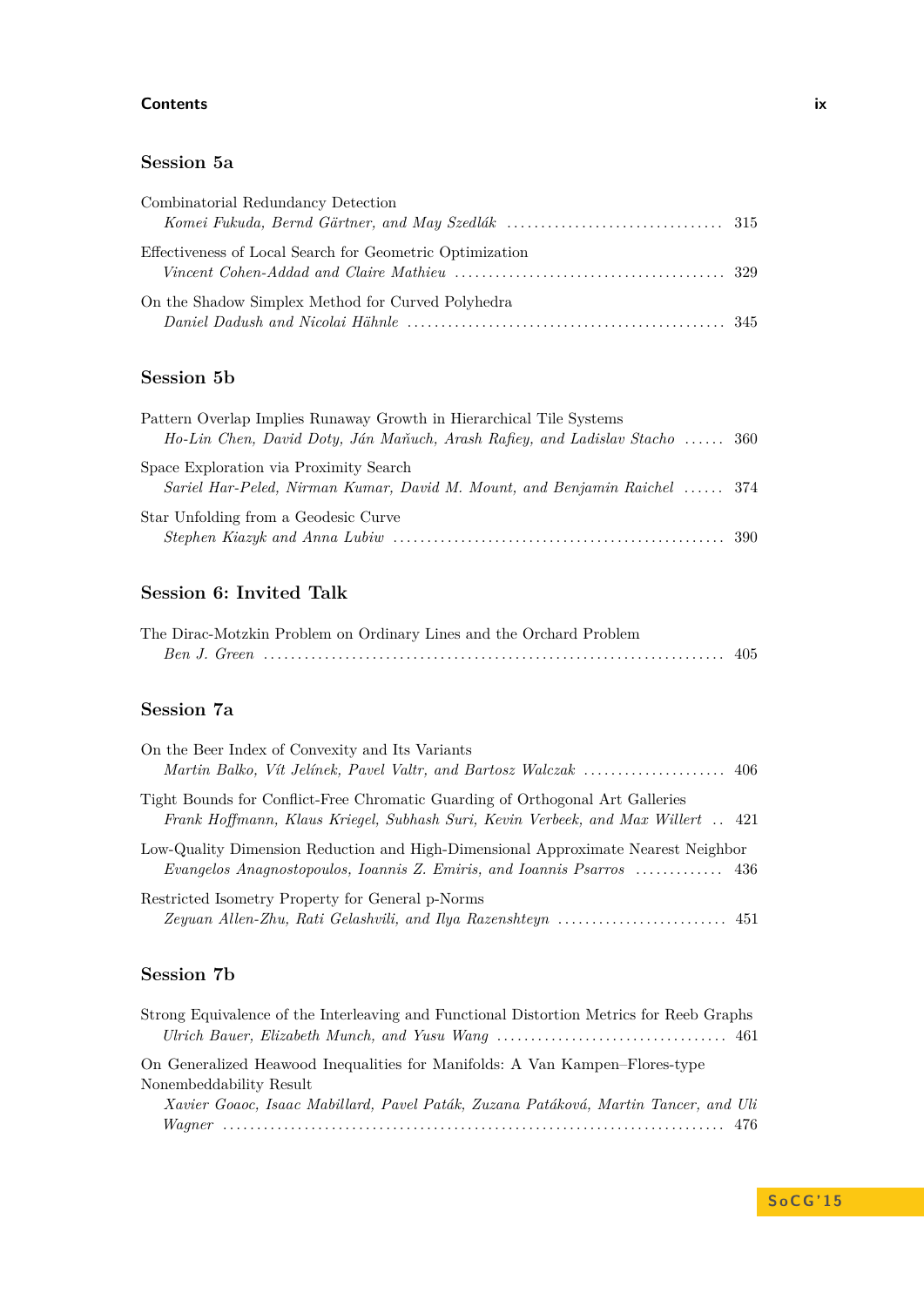## **x Contents**

| Comparing Graphs via Persistence Distortion                                    |  |
|--------------------------------------------------------------------------------|--|
| Bounding Helly Numbers via Betti Numbers                                       |  |
| Xavier Goaoc, Pavel Paták, Zuzana Patáková, Martin Tancer, and Uli Wagner  507 |  |

### **Session 8a**

| Polynomials Vanishing on Cartesian Products: The Elekes-Szabó Theorem Revisited |  |
|---------------------------------------------------------------------------------|--|
| Bisector Energy and Few Distinct Distances                                      |  |
| Incidences between Points and Lines in Three Dimensions                         |  |
| The Number of Unit-Area Triangles in the Plane: Theme and Variations            |  |
| On the Number of Rich Lines in Truly High Dimensional Sets                      |  |
| Realization Spaces of Arrangements of Convex Bodies                             |  |

## **Session 8b**

| Computing Teichmüller Maps between Polygons<br>Mayank Goswami, Xianfeng Gu, Vamsi P. Pingali, and Gaurish Telang  615                        |  |
|----------------------------------------------------------------------------------------------------------------------------------------------|--|
| On-line Coloring between Two Lines                                                                                                           |  |
| Building Efficient and Compact Data Structures for Simplicial Complexes                                                                      |  |
| Shortest Path to a Segment and Quickest Visibility Queries<br>Esther M. Arkin, Alon Efrat, Christian Knauer, Joseph S. B. Mitchell, Valentin |  |
| Trajectory Grouping Structure under Geodesic Distance<br>Irina Kostitsyna, Marc van Kreveld, Maarten Löffler, Bettina Speckmann, and Frank   |  |
| From Proximity to Utility: A Voronoi Partition of Pareto Optima                                                                              |  |

# **Session 9a**

| Faster Deterministic Volume Estimation in the Oracle Model via Thin Lattice Coverings |  |  |  |  |  |
|---------------------------------------------------------------------------------------|--|--|--|--|--|
|                                                                                       |  |  |  |  |  |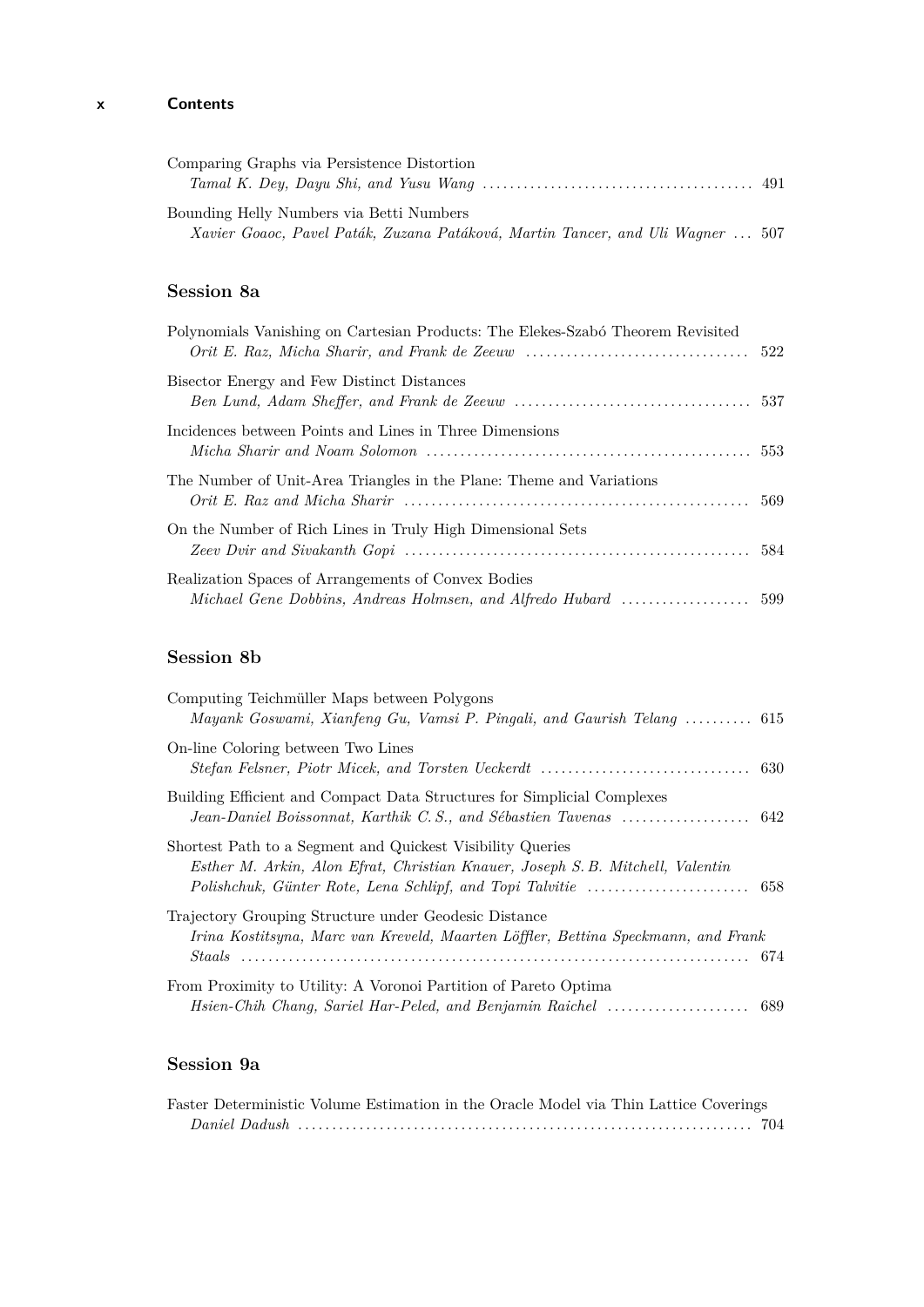#### **Contents xi**

| Optimal Deterministic Algorithms for 2-d and 3-d Shallow Cuttings<br>719                                                                    |  |
|---------------------------------------------------------------------------------------------------------------------------------------------|--|
| A Simpler Linear-Time Algorithm for Intersecting Two Convex Polyhedra in Three<br>Dimensions<br>733                                         |  |
| <b>Session 9b</b>                                                                                                                           |  |
| Approximability of the Discrete Fréchet Distance<br>739                                                                                     |  |
| The Hardness of Approximation of Euclidean k-Means<br>Pranjal Awasthi, Moses Charikar, Ravishankar Krishnaswamy,<br>754                     |  |
| A Fire Fighter's Problem<br>Rolf Klein, Elmar Langetepe, and Christos Leveopoulos<br>768                                                    |  |
| Session 10a                                                                                                                                 |  |
| Approximate Geometric MST Range Queries                                                                                                     |  |
| Maintaining Contour Trees of Dynamic Terrains<br>Pankaj K. Agarwal, Thomas Mølhave, Morten Revsbæk, Issam Safa, Yusu Wang, and              |  |
| Hyperorthogonal Well-Folded Hilbert Curves                                                                                                  |  |
| <b>Session 10b</b>                                                                                                                          |  |
| Topological Analysis of Scalar Fields with Outliers<br>Mickaël Buchet, Frédéric Chazal, Tamal K. Dey, Fengtao Fan, Steve Y. Oudot, and Yusu |  |
| On Computability and Triviality of Well Groups                                                                                              |  |
| Geometric Inference on Kernel Density Estimates                                                                                             |  |

## **Session 11: Invited Talk**

| Modeling Real-World Data Sets |                           |  |
|-------------------------------|---------------------------|--|
|                               | Susanne Albers (1997) 872 |  |

*Jeff M. Phillips, Bei Wang, and Yan Zheng* . . . . . . . . . . . . . . . . . . . . . . . . . . . . . . . . . . . . . . 857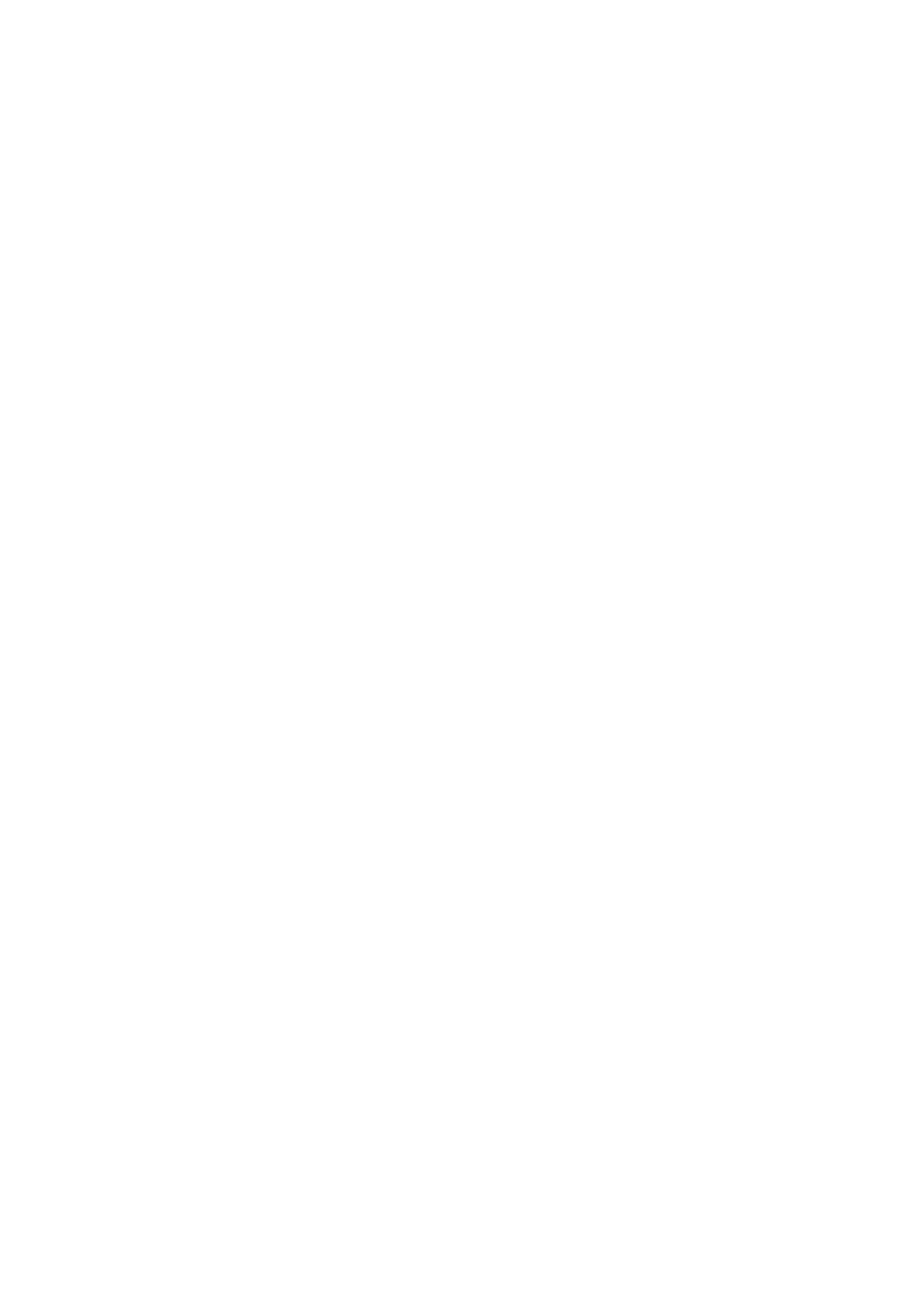# **Foreword**

The research papers, the abstracts of invited talks, and the descriptions of videos and multimedia presentations in this volume constitute the proceedings of the 31st International Symposium on Computational Geometry (SoCG'15), which was held as part of CG Week 2015 at TU Eindhoven, the Netherlands, June 22-25, 2015.

There were 154 papers submitted to SoCG'15 of which the program committee selected 59 for presentation after a substantial review process involving 241 external reviewers. The online submission and the review were conducted using EasyChair. Several papers have been selected for the special issues of Discrete & Computational Geometry and the Journal of Computational Geometry dedicated to SoCG'15.

In addition to the technical papers, four submissions—three videos and one applet—were received in response to the Call for Video and Multimedia. All four were reviewed and accepted for presentation. The extended abstracts that describe the accepted submissions are included in this proceedings. The final versions of the videos for the accepted submissions will be archived at <http://www.computational-geometry.org>.

The Best Paper Award went to the paper "Combinatorial Discrepancy for Boxes via the *γ*<sup>2</sup> Norm" by Jiří Matoušek and Aleksandar Nikolov. The Best Student Presentation Award will be determined at the symposium based on input of the attendees. We thank all authors of submitted papers, videos and multimedia presentations. We also thank all people who gave their time for the quality and success of this conference, especially the local organizers, the external reviewers, and the program committee members.

**Lars Arge** Program Committee co-chair MADALGO, Aarhus University

**János Pach** Program Committee co-chair EPFL and Rényi Institute

**Wolfgang Mulzer** Video and Multimedia Committee chair FU Berlin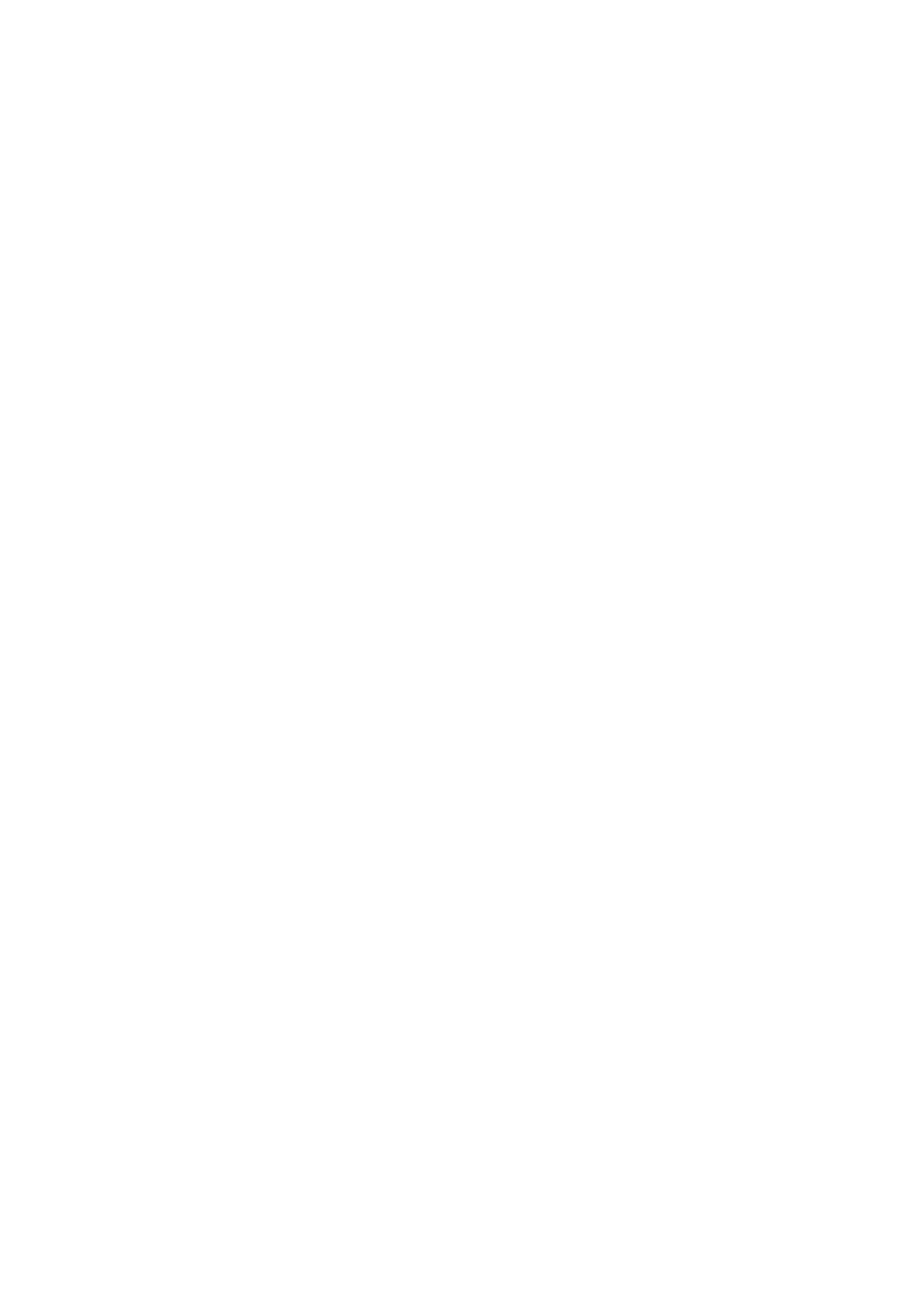# **Conference Organization**

#### **SoCG Program Committee**

Lars Arge *(co-chair, MADALGO, Aarhus University)* János Pach *(co-chair, EPFL and Rényi Institute)* Boris Aronov *(New York University, Polytechnic)* Anne Driemel *(TU Eindhoven)* John Hershberger *(Mentor Graphics)* Akitoshi Kawamura *(University of Tokyo)* Stefan Langerman *(Université Libre de Bruxelles)* Kasper Green Larsen *(MADALGO, Aarhus University)* Nabil Mustafa *(Université Paris-Est and ESIEE Paris)* Amir Nayyeri *(Oregon State University)* Marcus Schaefer *(DePaul University)* Donald Sheehy *(University of Connecticut)* Anastasios Sidiropoulos *(Ohio State University)* Michiel Smid *(Carleton University)* Monique Teillaud *(INRIA)* Csaba Tóth *(California State University, Northridge)* Antoine Vigneron *(KAUST)* Haitao Wang *(Utah State University)*

#### **Multimedia Program Committee**

Wolfgang Mulzer *(chair, Freie Universität Berlin)* Esther Ezra *(Georgia Institute of Technology)* Matthias Henze *(Freie Universität Berlin)* Matias Korman *(National Institute of Informatics, Tokyo)* Maarten Löffler *(Utrecht University)* Ludmila Scharf *(Freie Universität Berlin)* Christiane Schmidt *(Hebrew University of Jerusalem)* Stefanie Wuhrer *(Universität des Saarlandes)*

#### **Workshop Program Committee**

Stefan Langerman *(chair, Université Libre de Bruxelles)* Franz Aurenhammer *(TU Graz)* Jean Cardinal *(Université Libre de Bruxelles)* Mark de Berg *(TU Eindhoven)* Olivier Devillers *(INRIA)* Vida Dujmovic *(University of Ottawa)* John Iacono *(New York University, Polytechnic)* Micha Sharir *(Tel Aviv University)*

31st International Symposium on Computational Geometry (SoCG'15). Editors: Lars Arge and János Pach [Leibniz International Proceedings in Informatics](http://www.dagstuhl.de/en/publications/lipics/) [Schloss Dagstuhl – Leibniz-Zentrum für Informatik, Dagstuhl Publishing, Germany](http://www.dagstuhl.de/en/about-dagstuhl/)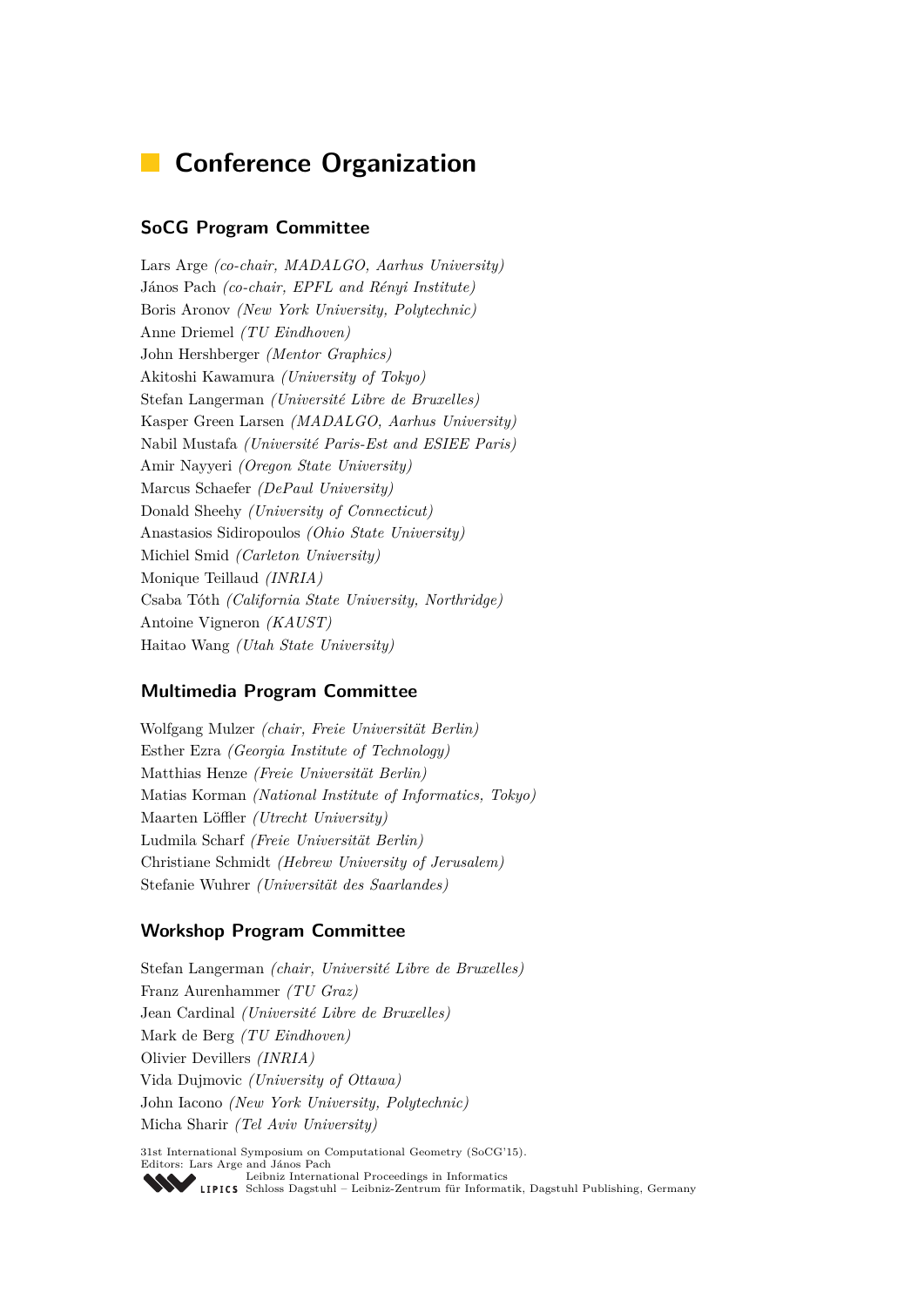#### **xvi Conference Organization**

#### **Young Researchers Forum Program Committee**

Rodrigo I. Silveira *(chair, Universitat Politècnica de Catalunya)* Benjamin Burton *(The University of Queensland)* David Eppstein *(University of California, Irvine)* Matthew Katz *(Ben-Gurion University)* Matias Korman *(National Institute of Informatics, Tokyo)* Maarten Löffler *(Utrecht University)* Csaba Tóth *(California State University, Northridge)* Anna Lubiw *(University of Waterloo)*

#### **Local Organizers**

Bettina Speckmann *(co-chair, TU Eindhoven)* Marc van Kreveld *(co-chair, Utrecht University)* Patty Koorn *(TU Eindhoven)* Maarten Löffler *(Utrecht University)* Arthur van Goethem *(TU Eindhoven)*

#### **Steering Committee**

Jeff Erickson *(chair, University of Illinois at Urbana-Champaign)* David Eppstein *(secretary, University of California, Irvine)* Mark de Berg *(TU Eindhoven)* Joseph S. B. Mitchell *(Stony Brook University)* Günter Rote *(Freie Universität Berlin)*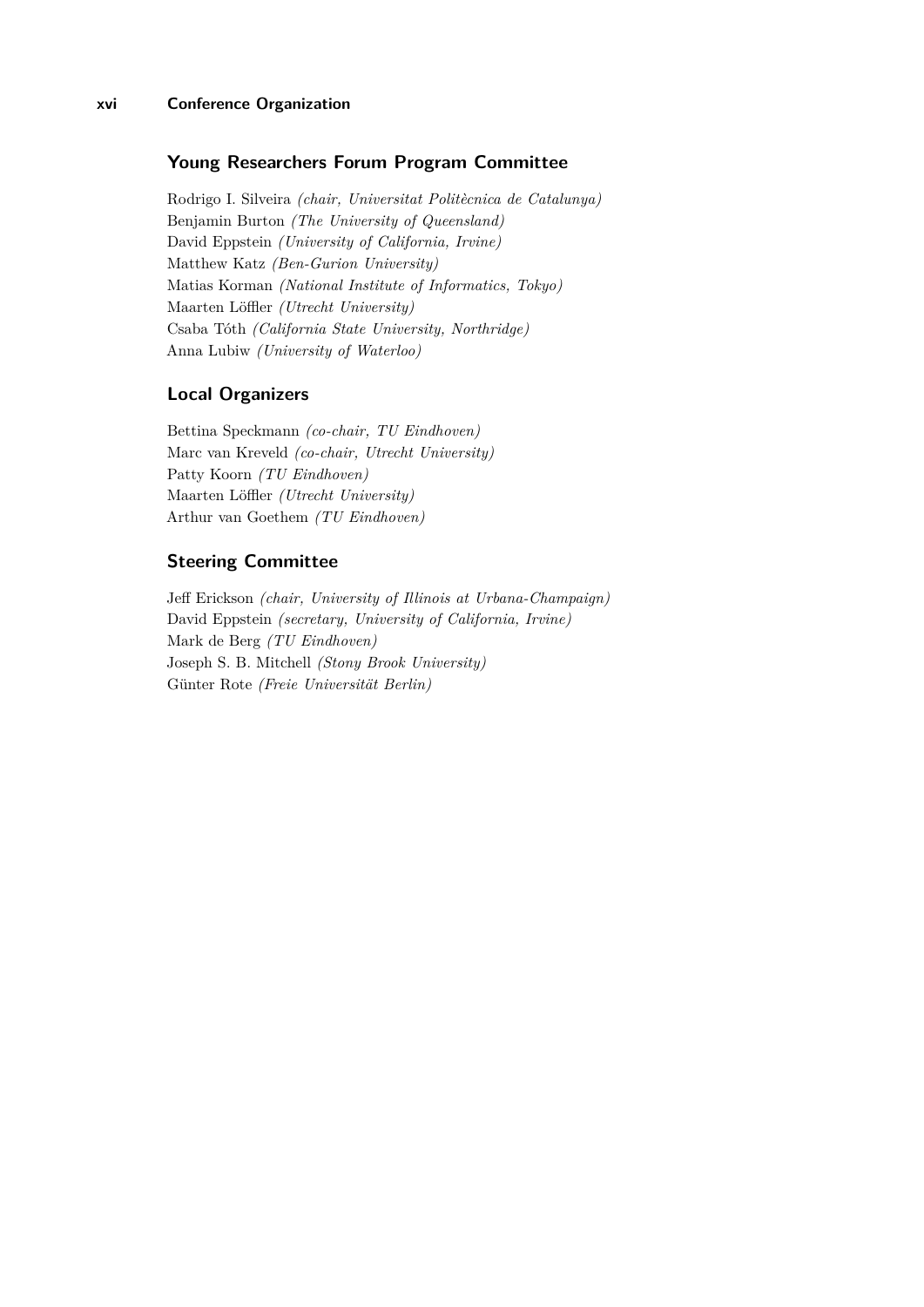# **Additional Reviewers**

Amirali Abdullah Karim Adiprasito Pankaj K. Agarwal Hee-Kap Ahn Oswin Aichholzer Susanne Albers Noga Alon Greg Aloupis Alexandr Andoni Sunil Arya Dominique Attali Franz Aurenhammer Arturs Backurs Sang Won Bae Martin Balko Boaz Barak Luis Barba Abdul Basit Ulrich Bauer Huxley Bennett Edvin Berglin Daniel Binham Johannes Blömer Jean-Daniel Boissonnat Nicolas Bonichon Glencora Borradaile Magnus Bakke Botnan Karl Bringmann Tobias Brunsch Kevin Buchin Maike Buchin Norbert Bus Lilian Buzer Jaroslaw Byrka Andreas Bärtschi Sergio Cabello Jean Cardinal Nicholas Cavanna Frédéric Cazals Erin Chambers Timothy M. Chan Frédéric Chazal

Bernard Chazelle Otfried Cheong Tobias Christ Ken Clarkson Vincent Cohen-Addad Éric Colin de Verdière Atlas F. Cook IV Jean Cousty Artur Czumaj Mirela Damian Mark de Berg Jean-Lou De Carufel Frank de Zeeuw Olivier Devillers Tamal Dey Michael Gene Dobbins Philippe Duchon Ingo van Duijn Laurent Dupont Stephane Durocher Ramsay Dyer José-Miguel Díaz-Báñez Khaled Elbassioni Amr Elmasry David Eppstein Jeff Erickson Thomas Erlebach Esther Ezra Brittany Terese Fasy Sándor Fekete Vissarion Fisikopoulos Hervé Fournier Kyle Fox Fabrizio Frati Radoslav Fulek Shashidhara Ganjugunte Jie Gao Leszek Gasieniec Subir Ghosh Matt Gibson Marc Glisse Xavier Goaoc

Andrzej Grzesik Joachim Gudmundsson Larry Guth Dan Halperin Thomas Dueholm Hansen Sariel Har-Peled Herman Haverkort Barry Hayes Meng He Martin Held Yasuaki Hiraoka Udo Hoffmann Xiaocheng Hu Ruqi Huang Stefan Huber John Iacono Piotr Indyk Hiro Ito Takehiro Ito Yoichi Iwata Justin Iwerks Mahmoodreza Jahanseir Minghui Jiang Allan Grønlund Jørgensen Shahin Kamali Menelaos I. Karavelas Alexander Kasprzyk Matthew Katz Mark Keil Michael Kerber Masashi Kiyomi Rolf Klein Christian Knauer Tsvi Kopelowitz Matias Korman Nirman Kumar Vitaliy Kurlin Michael Lampis Sylvain Lazard Francis Lazarus Jian Li Minming Li

31st International Symposium on Computational Geometry (SoCG'15).

Editors: Lars Arge and János Pach [Leibniz International Proceedings in Informatics](http://www.dagstuhl.de/en/publications/lipics/)

SCHLOSS Dagstuhl – Leibniz-Zentrum für Informatik, Dagstuhl Publishing, Germany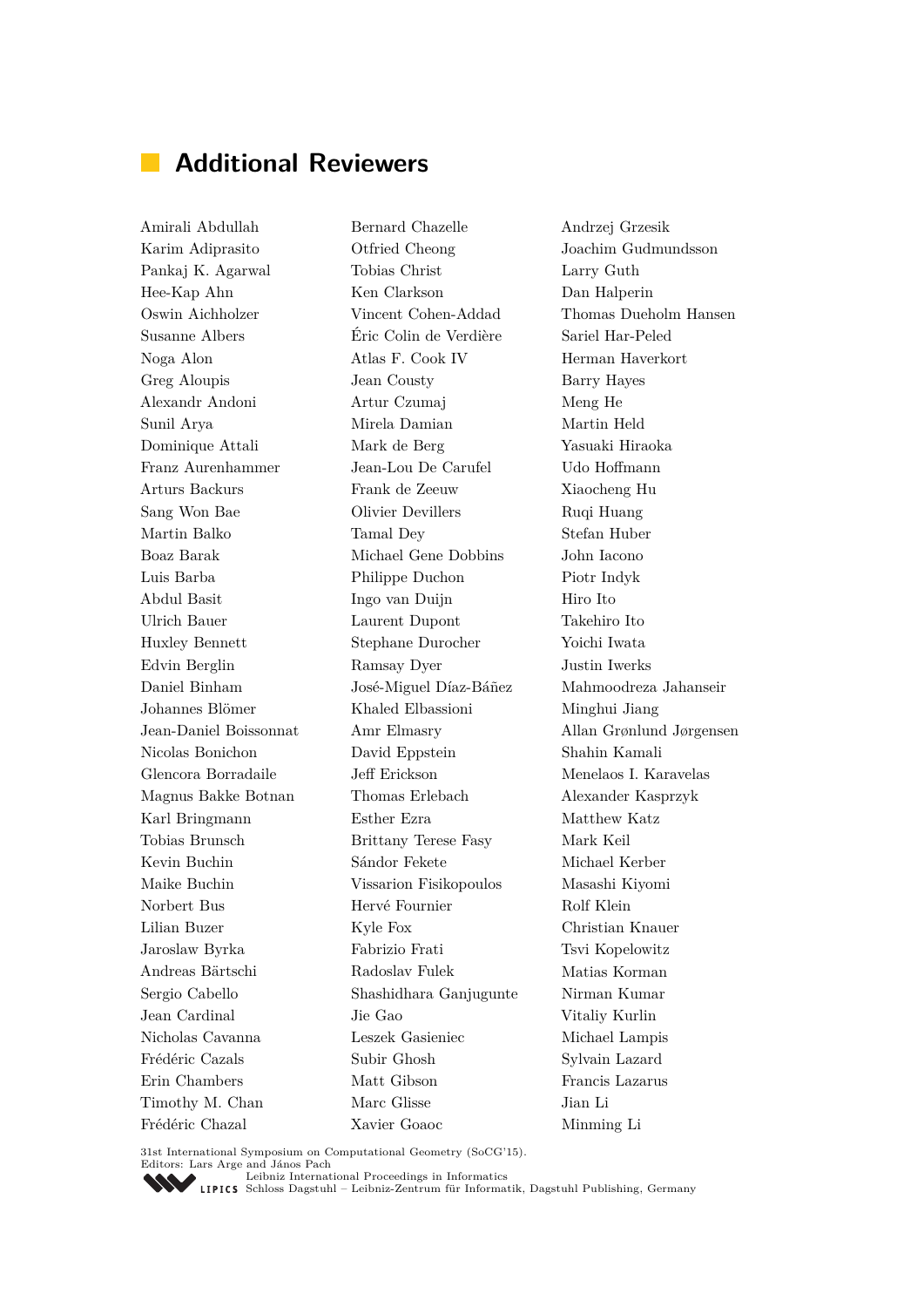Shi Li Bernard Lidicky Jyh-Ming Lien André Lieutier Nutan Limaye Chih-Hung Liu Benjamin Lund Maarten Löffler Pedro Machado Manhães de Castro Takanori Maehara Clément Maria Liam Mencel Wouter Meulemans Frédéric Meunier David L. Millman Joseph S. B. Mitchell Scott Mitchell Hiroyuki Miyata Luis Montejano Pat Morin Sonoko Moriyama Guillaume Moroz Dmitriy Morozov David Mount Wolfgang Mulzer Satoshi Murai Quentin Mérigot Jelani Nelson Huy L. Nguyen Bengt J. Nilsson Joseph O'Rourke Yoshio Okamoto Yota Otachi Steve Oudot Ozgur Ozkan Andreas Paffenholz Evanthia Papadopoulou Periklis Papakonstantinou Salman Parsa Amit Patel Maurizio Patrignani Michael Payne Richard Peng Seth Pettie Jeff Phillips Vincent Pilaud Alexander Pilz Valentin Polishchuk Attila Por Marc Pouget Eric Price Benjamin Raichel Mathias Rav Saurabh Ray Orit Raz Daniel Reem Marcel Roeloffzen Alfred Rossi Günter Rote Joachim Rubinstein Heiko Röglin Chandan Saha Toshiki Saitoh Raman Sanyal Rik Sarkar Maria Saumell Lars Schewe Jean-Marc Schlenker Micha Sharir Jonathan Shewchuk Rodrigo Silveira Marcelo Siqueira Rene Sitters Arkadiy Skopenkov Christian Sohler Noam Solomon József Solymosi

Bettina Speckmann Frank Staals William Steiger Yannik Stein Noah Stephens-Davidowitz Jian Sun Kanat Tangwongsan Shin-Ichi Tanigawa Takahisa Toda Takeshi Tokuyama Marc van Kreveld Kasturi Varadarajan Ameya Velingker Suresh Venkatasubramanian Sander Verdonschot Costin Vilcu Lukas Vokrinek Nicolai Vorobjov Uli Wagner Bei Wang Yusu Wang Rephael Wenger Carola Wenk Andrew Winslow David Woodruff Ge Xia Jinhui Xu Chee Yap Alper Yildirim Yelena Yuditsky Joshua Zahl Wuzhou Zhang Gelin Zhou Hang Zhou Binhai Zhu Günter M. Ziegler Rade Zivaljevic Anastasios Zouzias